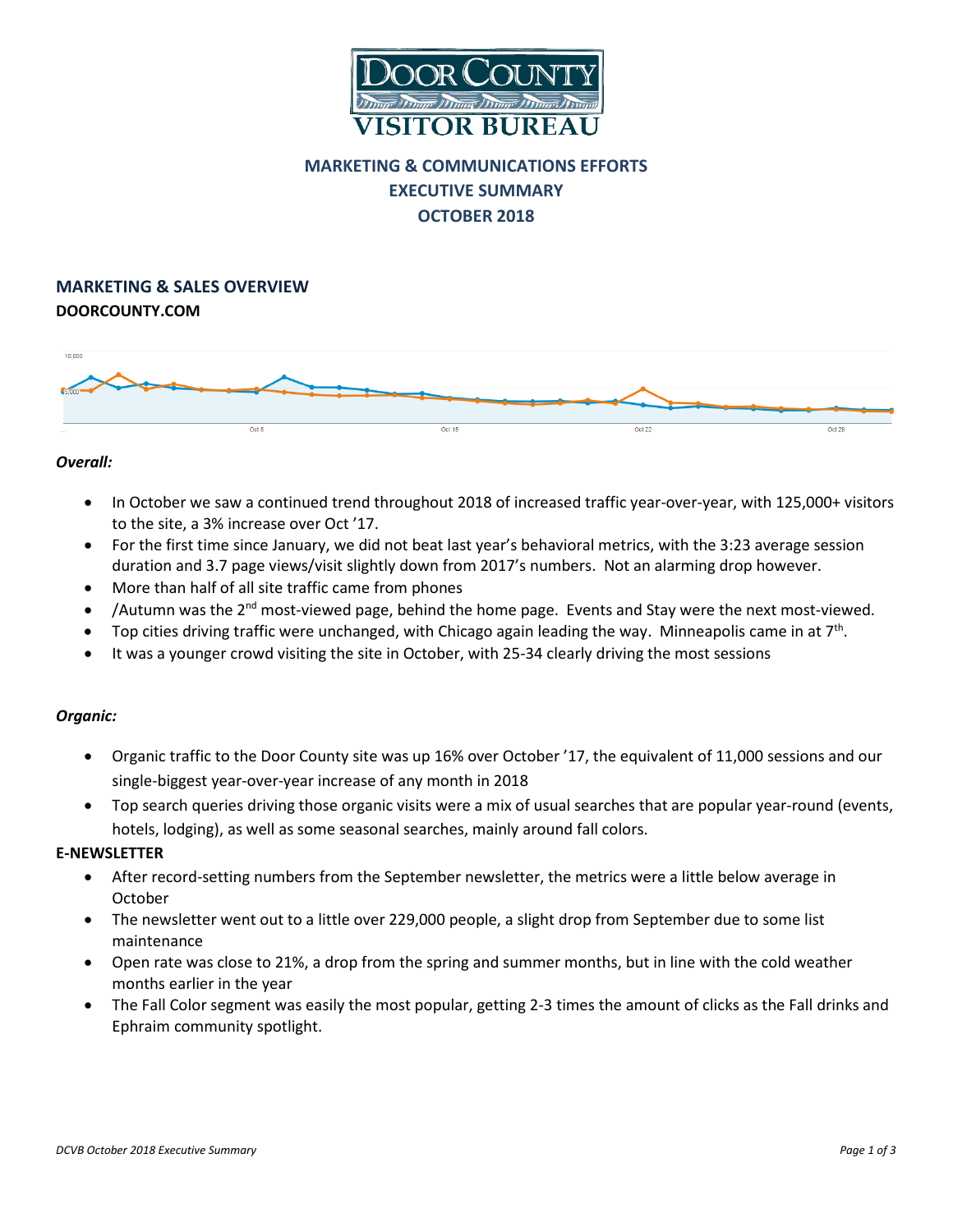# **SOCIAL MEDIA**

Instagram continues to boom with engagement and followers. Engagement with posts was 65,311 likes and comments vs 35,793 in Oct '17, putting us at 177% of Octobers goal. Facebook also saw great engagement reaching 112,335 vs 99,648. Twitter gained a handful of followers but engagement keeps dropping year over year. This trend downward seems to be a continuous one for this platform while Instagram keeps gaining traction.

### **MEDIA**

October media buy brought in roughly 9.4 million impressions through Brand USA's Guide, Google Adwords, Beloit Visitor Center, WI Tourism Travel Guide, Fall Facebook/Instagram and Fall banner ads in Chicago, Milwaukee, Madison, Green Bay/Appleton and Minneapolis. We also did a lead generation campaign as well as targeted LGBT interactive campaigns. One we didn't expect this year was our partnership with Lands End in the UK and Germany which garnered 1.5 million impressions.

#### Google Adwords Performance:

CTR increased 9% over Oct 2017. Romantic Getaways, Events, Pet Friendly & Cabins ad groups served the most impressions. Best performing ad groups: Attractions, Events, Fish Boils and Lighthouses.

#### Fall Interactive Results:

Retargeting is performing best, however look a like and interest targeting are also doing well. The Best performing ads were:



**Door County Visitor Bureau** Sponsored · @

Capture the flavors and fun of fall in beautiful Door County.



Live Life Well with a fall getaway...

**00 659** 

51 Comments 103 Shares



**Door County Visitor Bureau** Sponsored · @

Find your moment. Plan a fall getaway to Door County.



# **PUBLICATIONS**

The 2018/2019 Winter Guide has been distributed throughout the county and key Welcome Centers around the state. The 2019 Visitor Guide is currently in its final stages. Something to note is that while hard copy visitor guides are still very much in demand the online guide has increased 5X over the demand of the hard copy.